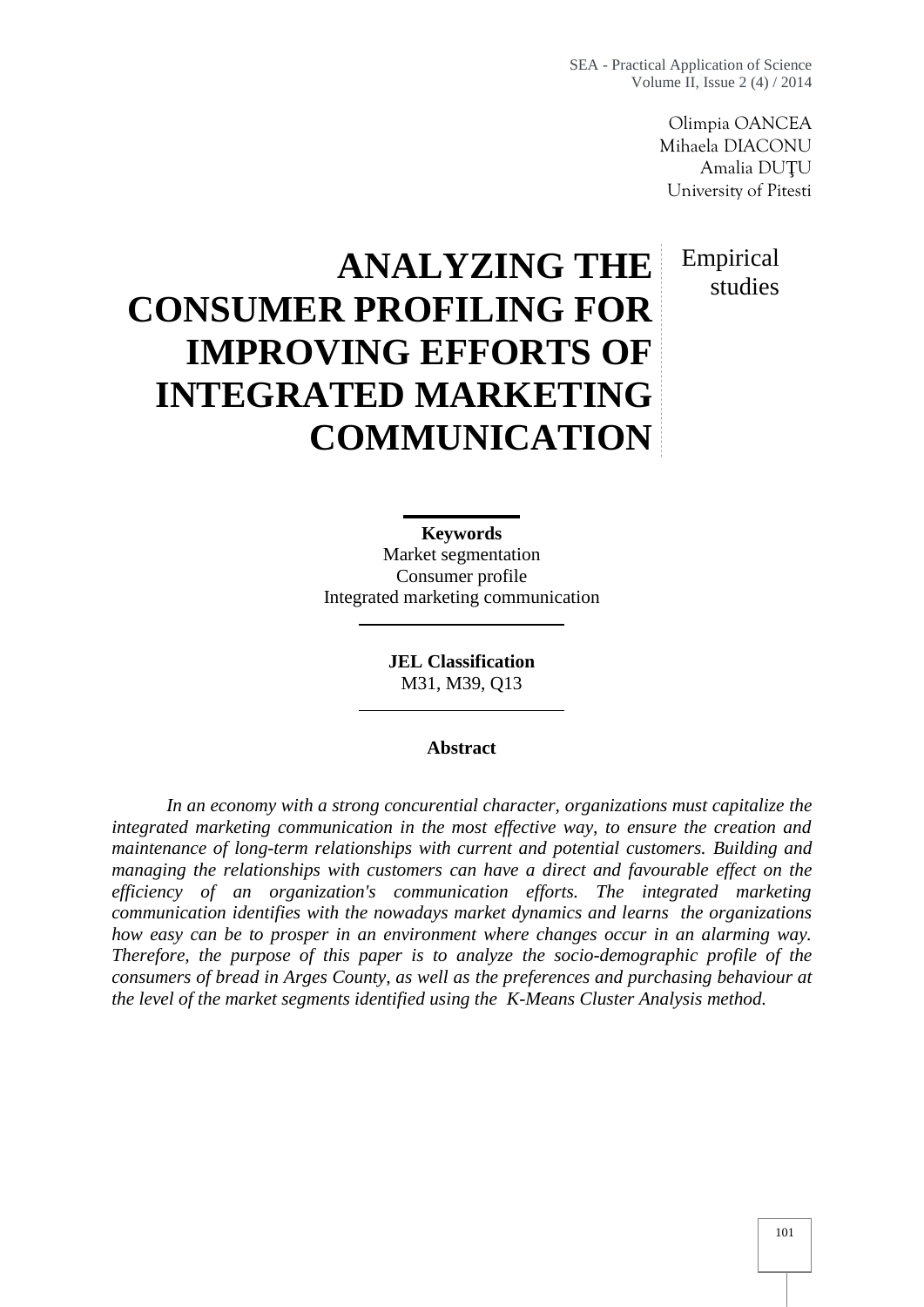## **1. Introduction**

Improving demarches of communicational nature can be ensured by changing the way of thinking of organizations by involving more and more the final consumer in the communication process. A product or a brand exists in the mind of the consumer not only because of the experience with it, but also because of the medium and long term effects by which a message built on wishes, expectations or preferences of the consumers can be transmitted simultaneously by as many as possible the communication tools. Building and managing relationships with consumers can have a direct and favourable effect on the activity effectiveness of communication of a company.

The integrated marketing communication process should start from the outside, from the consumer (outsidein) to identify those means of communication that best meet the information needs, but also of the reasons for which the customer buys a product or service, and continues in the inside of the company (inside-out), to identify the sources of contact and the communication vehicles, in order to create and maintain interactive relationships with customers (Shimp, 2003).

Building the relationships between a product or a brand and their consumers represents the key element in modern marketing and can be ensured by capitalizing the integrated marketing communication in an effectively way (Shimp, 2003).

The integrated marketing communication aims to change the behaviour of the target audience. It also has the role of creating a positive image of a product (a company) and to influence consumer's attitude towards this. The success of integrated marketing communication involves targeted efforts in terms of encouraging the consumer's response to a sent message. In other words, the objective is to determine the target audience to action. Before selling a product or a service, consumers need to know the usefulness and benefits offered by it, so that the product or service has the favourable influence on the attitude of the The success of a communication program consists of encouraging the consumers to appreciate the advantages enjoyed by a product and also to become familiar with it (Shimp, 2003).

Based on all these considerations, it was performed a market segmentation of bread in the Arges County, segmentation which was the basis of a quantitative market research performed in order to obtain information on the stimuli and communicational factors that influence, respectively determine the buying behaviour of the consumers of bread in Arges County. In this sense, it was used the K-Means Cluster Analysis method. Groups' analysis or the cluster analysis is "a the statistical method for classification of individuals, objects, events, brands, companies etc. in groups relatively homogeneous, depending on certain attributes or characteristics, with the aim of minimizing the variability the created groups and of maximizing the differences between them" (Aldenderfer & Blashfield, 1984). Using the final results of the iteration process and the cross tables, it was determined the socio-demographic profile of each segment. Also, there were determined the preferences and the buying behaviour at the level of the identified market segments.

The programs of the integrated marketing communication can support organizations in their effort to ensure the sustainability of the image of a created product/brand or even of the company itself. Today, the organizations must adapt to the new realities of the environment in which they operate and to adopt the integrated marketing communication as a way of developing the sustainable relationships both with the customers and the stakeholders (Laric et al. 2010).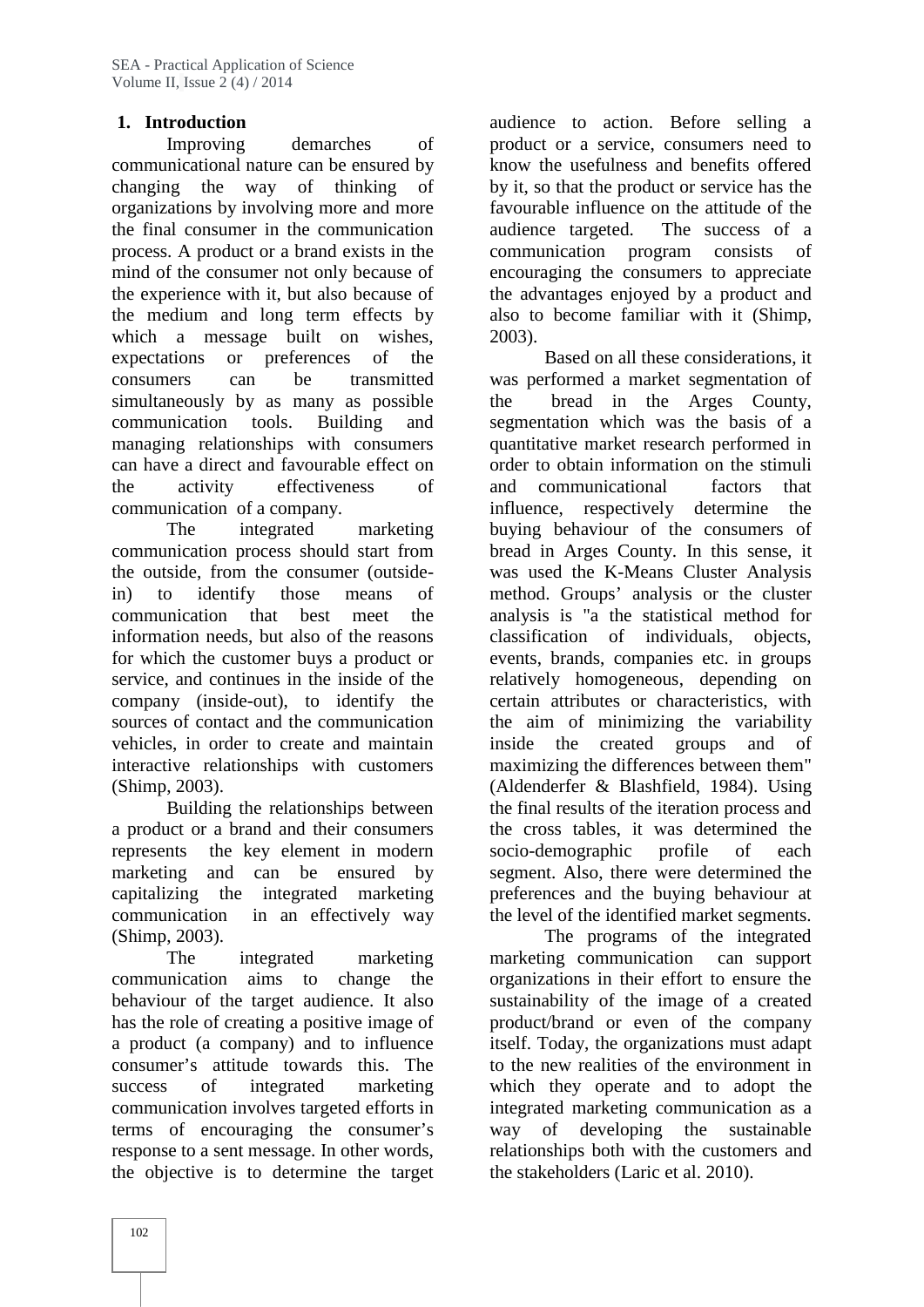The integrated marketing communication takes into account all sources through which a product, a brand or a company comes into contact with current and potential customers, as a potential means of transmitting messages. It uses all the relevant forms of communication so that customers can become receptive (Figure 1). In conclusion, the process starts from the outside of the company, most exactly at the consumers, and continues inside of the company, in order to determine ways through which the communication programs must be developed (Schultz, 1996).

## **2. Market segmentation of bread in the Arges County using the K-Means Cluster Analysis method**

*The principles of application of the K-Means Cluster Analysis method for the market segmentation of bread in Arges County.* The number of market segments originally specified was four. The initial centers of the segments were chosen randomly (tabel 1), after which at each iteration, the grouping of cases was done based on the nearest Euclidean distances towards the recalculated centers. Within the algorithm, there are pursued the minimizing of the variation inside the segments and the maximizing of the variation between segments. After two iterations, it has been reached the convergent final value (table 2). The variables of segmentation were the price and quality of an assortment of bread.

#### **2.1 The Socio-demographic profile of the market segments identified by the K-Means Cluster Analysis method**

Using the final results of the iteration process and cross tables, it was determined the socio-demographic profile for each segment.

*Group 1 - "Less the price - less the quality":* is composed of those consumers who consider that **the price** is a factor which influences in small or even in the

very small extent the purchase decision of an assortment of bread. Regarding **the quality**, this counts in a very small extent when they take the decision of purchasing an assortment of bread. From here, it can be deduced the fact that people who are part of this group are not sensitive nor to price, nor to quality, which means that their decision of purchasing is influenced only sometimes of the quality or price of an assortment of bread. So this group depending on the current occupation, first, people with higher education (29.4%), persons with secondary education (17.6%) and pensioners (17.6%). These are about in the same way men (52.9%) and women (47.1%), with a decreased income level (below 800 RON - 52.9%). Also depending on their degree of concentration, it can be seen that such persons have a medium and high level of education (high school - 41.2%, and college / faculty - 23.5%) and are included into the following categories of age: 26-30 years (41.2%), over 59 years (23.5%) and 36-40 years (17.6%).

*Group 2 - "More the price – more the quality":* is composed of those consumers who appreciate that **the price** is influencing in a great extent their purchase decision of an assortment of bread. In regarding **the quality**, this counts in large or in very large extent when they take the decision of purchasing an assortment of bread. From here, it can be inferred that for people who are part of this group, the ratio quality - price is very important, which means that their decision of purchasing is influenced primarily by the quality of an assortment of bread, being ready to pay a price corresponding the qualitative level of this (table 3). So that this group includes, depending on the current occupation, first, people with secondary education (19,1%), people with higher education (18,9%), pupils/students (14,8%) and pensioners (13,4%). These are in about the same measure women (53,0%) and men (47,0%), with a decreased and medium income level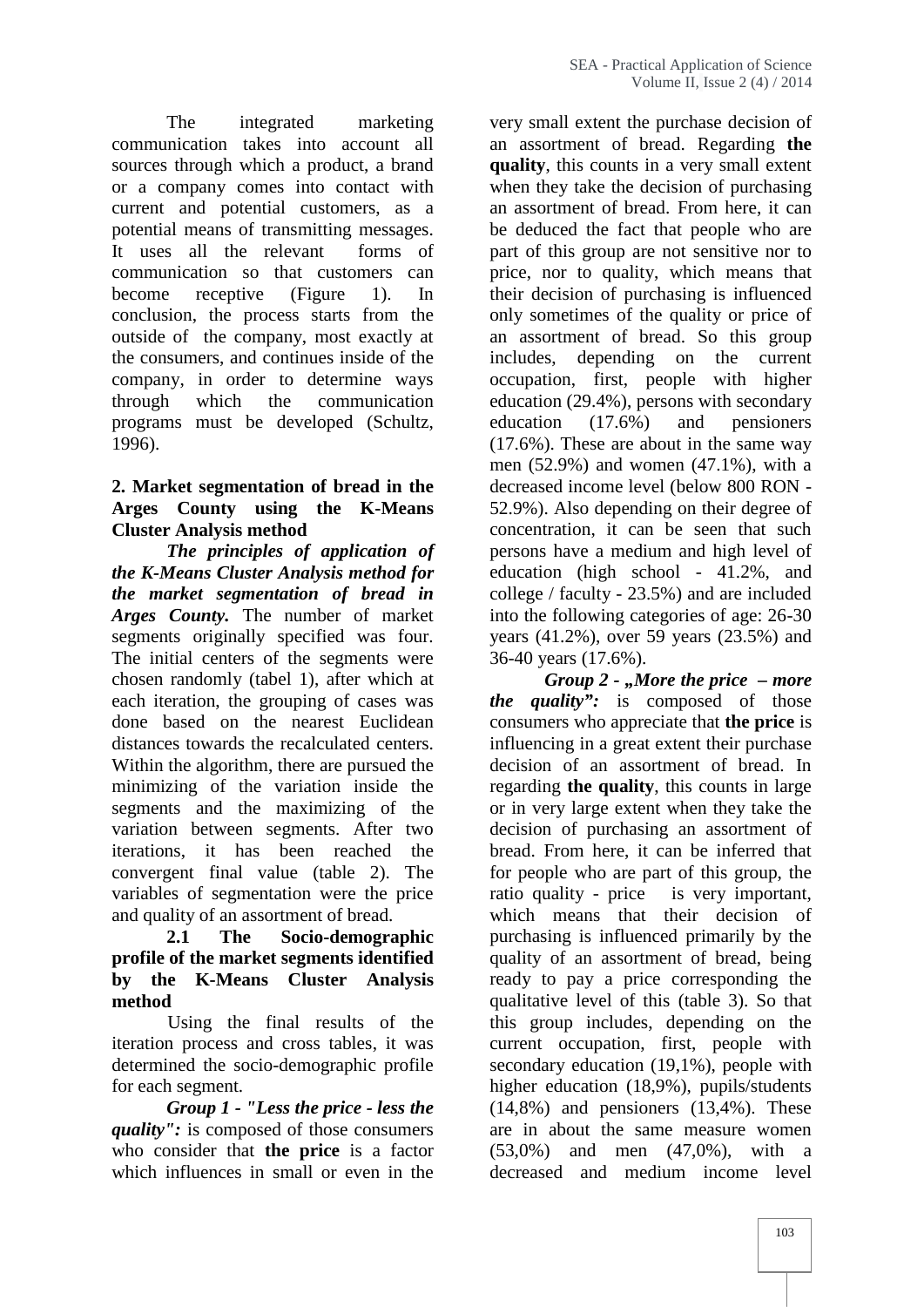(below 800 RON – 43,0%, between 800 and 1599 RON  $-$  37,7%). Also depending on their degree of concentration, it can be seen that these persons have a medium and high level of education (high school – 50,1%, and college/faculty – 29,8%) and are included in the following categories of age: 26-30 years (18,6%), 18-25 years (18,4%) and 41-45 years (17,2%).

*Group 3 - "More the price -less the quality":* is composed of those consumers who appreciate that **the price** influences in a great extent their purchase decision of an assortment of bread. Regarding *the quality*, this counts in a small extent when they take the decision of purchasing an assortment of bread. From here, it can be inferred that the persons who belong in this group are sensitive to the price, which means that their purchase decision is influenced, in particular, by the price of an assortment of bread and less by its quality. Thereby, this group includes, depending on the current occupation, first, pensioners (27,3%), skilled workers (18.2%) and the unemployed (11.4%). They are mainly men (54.5%) with a low income level (under 800 RON - 61.4%). Also depending on their degree of concentration, it can be seen that such term of validity persons have a medium and low level of education (high school - 43.2%, general school [8 classes] - 22.7%) and fall into the following categories of age: over 59 years (25.0%), 41-45 years (18.2%) and 36-40 years (13.6%).

*Group 4 - "Less the price – more the quality":* is composed of those consumers who consider **the price** is a factor which influences in small or even in a very small extent the purchase decision of an assortment of bread. Regarding **the quality**, this counts in large or in a very large extent when they take the decision of purchasing an assortment of bread. From here, it can be inferred that persons who belong this group are sensitive at quality, which means that their purchase decision is influenced, in particular by the quality of an assortment of bread and less than its

Therefore, this group includes, depending on the current occupation, first, people with higher education (22,5%), persons with secondary education (21,7%) and pupils/students (17,5%). They are mainly women (57,5%), with a medium and low income level (between 800 and 1599 RON – 42,5%, below 800 RON – 36,7%). Also depending on their degree of concentration, it can be seen that these persons have a medium and high level of education (high school – 51,7%, college/faculty – 39,2%) and are included in the following categories of age: 26-30 years (29,2%), 18-25 years (21,7%) and 41-45 years (17,5%).

**2.2 Preferences and buying behaviour at the level of the identified market segments (table 4)**

*Group 1 - "Less the price -less the quality":* regarding the preferences of for a given assortment of bread, it is found that most persons who are part of this group consume ordinarily, white bread (82.4%), and prefer, in particular the unpackaged bread (76.5%). Regarding the criteria based on the decision of choosing and purchasing an assortment of bread, it is noted that for persons of this group the represents the main decision criterion. Both the freshness and the distribution (easy to find) are important criteria in terms of their decision to purchase an assortment of bread.

Regarding the purchasing behaviour, it is found that persons who are part of this group are buying commonly an assortment of breads from kiosks (41.2%) and from supermarkets or hypermarkets (41.2%). Depending on the degree of concentration, it is noted that they purchase an assortment bread from any manufacturer, regardless the store (70.6%). From here, it can be inferred that people who are part of this group have a low degree of fidelity towards the manufacturer.

*Group 2 - "More the price – more the quality*": regarding the preferences for an assortment of bread, it is found that most persons who are part of this group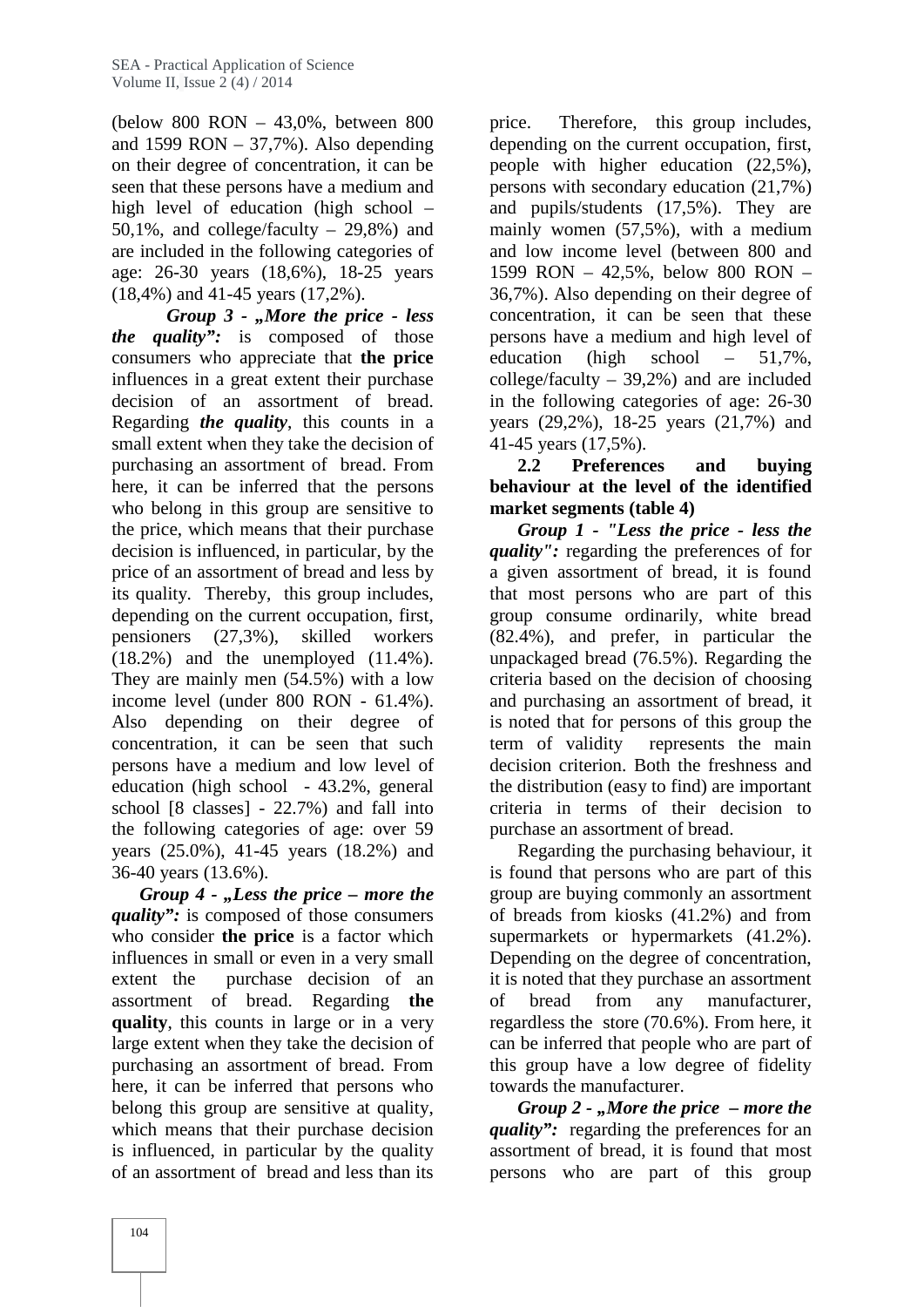consume, typically, white bread (59.4%) and only 20.5% black bread. Also, they prefer, particularly the unpackaged bread (55.1%). Regarding the criteria based on the decision of choosing and purchasing an assortment of bread, it is noted that for those who are part of this group, the term of validity is the main decision criterion. Both the freshness and the price represent an important criterion in terms of their decision of purchasing an assortment of bread.

Regarding the purchasing behaviour, it is found that persons who are part of this group typically buy an assortment of bread from kiosks (30.1%), from big neighbourhood shops (21.5%) and supermarkets or hypermarkets (18, 9%). Depending on the degree of concentration, it is noted that they purchase an assortment of bread from any manufacturer, regardless the shop of where they buy (60.1%). Therefore, it can be stated that people who are part of this group have a low degree of fidelity towards the manufacturer.

*Group 3 - "More the price - less the quality":* regarding the preferences for a particular assortment of bread, it is found that most persons who are part of this group consume typically white bread (61.4%) and only a share of 18.2% semi white bread. Also, they prefer, particularly the unpackaged bread (61.4%). Regarding the criteria based on the decision of choosing and purchasing an assortment of bread, it is noted that for persons who belong to this group, the price represents the main criterion of decision. Both the freshness and the term of validity represent an important criterion on their decision of buying an assortment of bread.

Regarding the purchasing behaviour, it is found that persons who are part of this group buy commonly an assortment of breads from kiosks (38,6%) and specialized stores (25,0%). Depending on the degree of concentration, it is noted that they purchase an assortment of bread from any manufacturer, regardless the shop

from where they buy (68,2%). Therefore, it can be stated the fact that people who are part of this group have a low degree of fidelity towards the manufacturer.

*Group 4 - "Less the price – more the quality*": regarding the preferences for an assortment of bread, it is found that most persons who are part of this group consume, typically, white bread (60,0%) and only 15,0% black bread. Also, they prefer, in about the same extent, both the packaged bread (51.7%), and the unpackaged bread (48.3%). Regarding the criteria based on the decision of choosing and purchasing an assortment of bread, it is noted that for persons who belong to this group, the freshness represents the main criterion of decision. Both the term of validity, way of packaging and the ingredients represent an important criterion on their decision of buying an assortment of bread.

Regarding the purchasing behaviour, it is found that persons who are part of this group buy commonly an assortment of breads from kiosks (24,2%), big neighbourhood shops (21,7%) and supermarkets or hypermarkets  $(21,7\%)$ . Depending on the degree of concentration, it can be seen the fact that those who are part of this group are distributed, almost equally, thus: those who purchase an assortment of bread from any manufacturer, regardless of the shop from where they buy (51.7%) and those who purchase an assortment of bread from a single producer, regardless of the shop from where they buy (48.3%). From this it can be seen that from the first category are those who have a low degree of fidelity towards the manufacturer when they take the decision to purchase an assortment of bread. Instead, the second category includes persons that keep their degree of fidelity towards the manufacturer from which they usually buy an assortment of bread.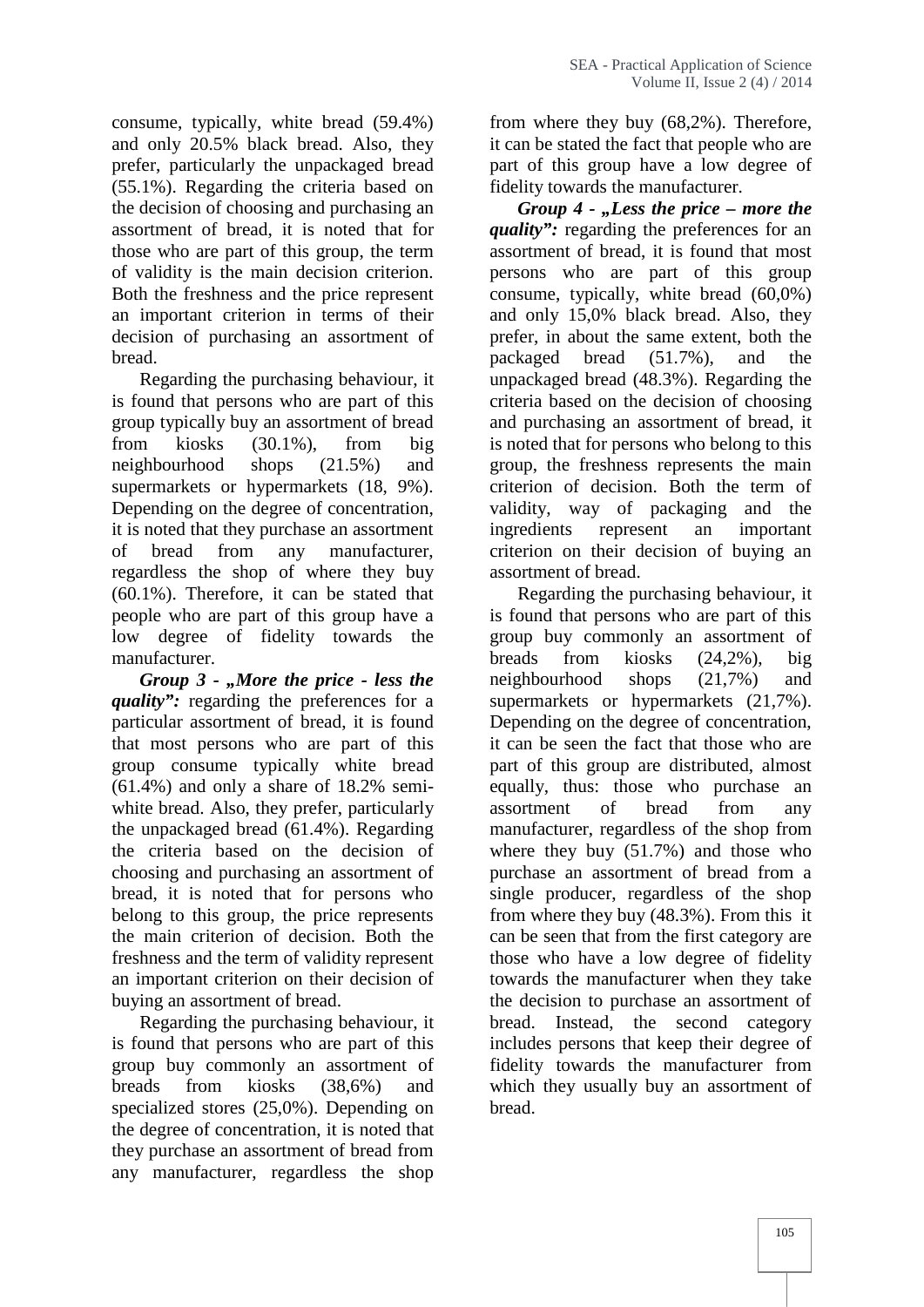#### **Conclusions**

The integrated marketing communication aims to build and strengthen the profitable relationships with current and potential customers and to generate synergy through the coordination of all components of the communicational mix in a coherent program that can have a maximum effect. The communication is one of the most important activities that can ensure the long term success of organizations. If these accept the fact that for them the communication is the foundation of all the relationships with consumers, it is also necessary to accept that only an integrated approach of marketing communication can assure them a sustainable competitive

position.<br>The integrated communication not only concerns changing the perception and attitude of consumers, but it is geared towards influencing the purchase behaviour and consumption. By integrating the existing communication means, marketing goals can be met much more effectively. Both the changes that have occurred in the field of communication and the new trends have led to the need for integrated marketing communication (De Pelsmacker et al., 2007).

The market segmentation of bread in the Arges County using the K-Means Cluster Analysis method was the basis of a quantitative research performed in order to obtain information on the stimuli and factors of communicational nature which influence and determine the buying behaviour of the consumers. Using the final results of the iteration process and the cross tables, it was determined the socio demographic profile for each segment. Also, there were determined the preferences and buying behaviour of the identified market segments.

#### **References**

- **[1]** Aldenderfer, M.S., & Blashfield, R.K. (1984). *Cluster Analysis*. Sage University Paper Series on Quantitative Applications in the Social Sciences, Series no. 07-44, Beverly Hills, CA: Sage.
- [2] De Pelsmacker, P., Geuens, M., & Van den Bergh, J. (2007) *Marketing Communications – A European Perspective (p. 4)*. Pearson Education Limited, Edinburgh Gate, Harlow.
- [3] Laric, M. V., & Lynagh, P. M. (2010) *The Role of Integrated Marketing Communications in Sustainability Marketing*. American Society of Business and Behavioral Sciences, Volume 17, Number 1, Las Vegas.
- [4] Schultz, D. E. (1996) *The inevitability of integrated communications*. Journal of Business Research, No. 37.
- **[5]** Shimp, T. A (2003). *Advertising, promotion: supplemental aspects of integrated marketing communications (p. 9)*. South-Western, Mason.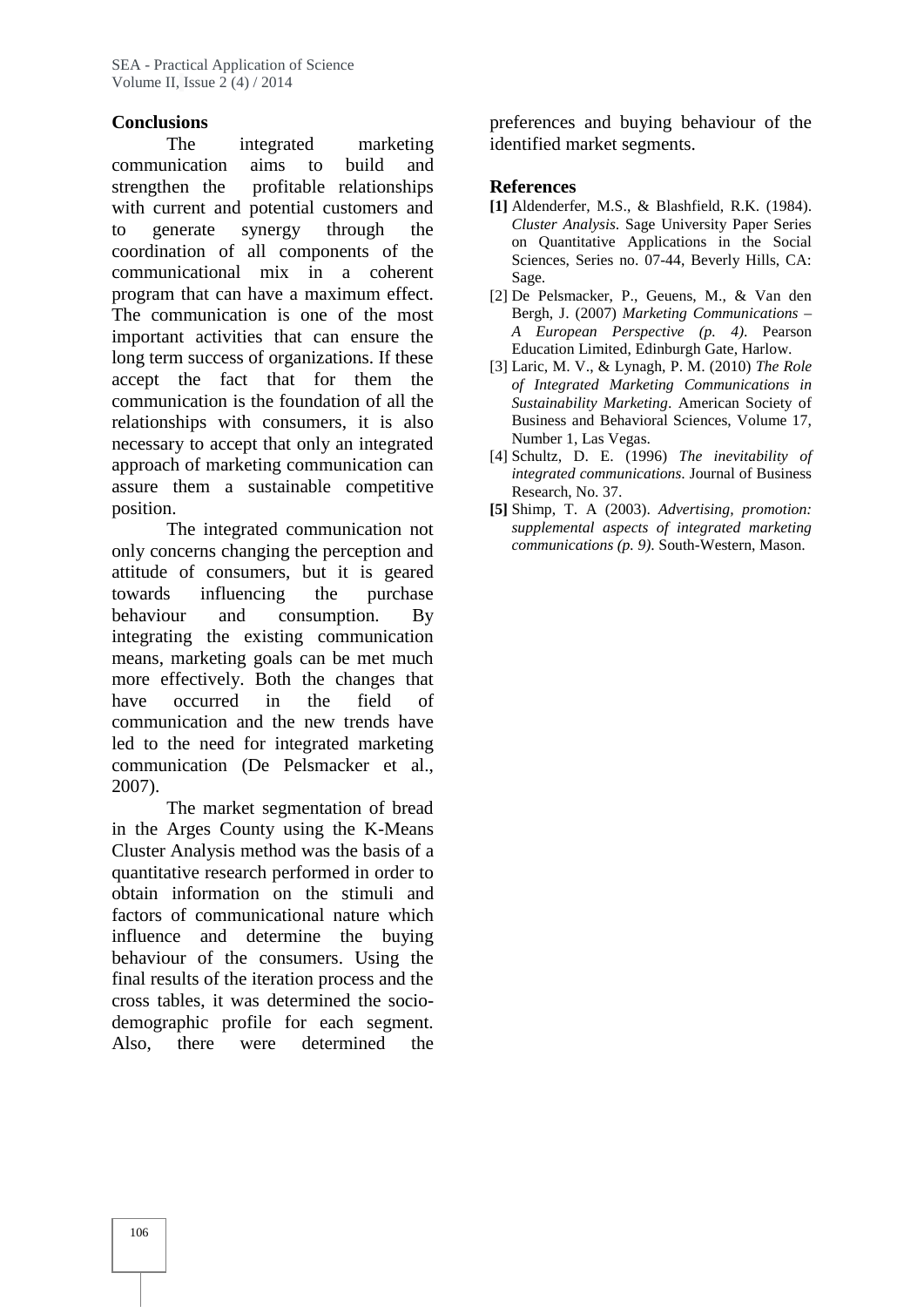# *Figure 1. Changing the role of communication in the consumer's perspective*



*Table 1. Determining the initial centers of the groups*

| The initial centers of the groups        |               |      |      |      |  |
|------------------------------------------|---------------|------|------|------|--|
| <b>Segmentation variables</b>            | <b>Groups</b> |      |      |      |  |
|                                          |               | 2    | 3    |      |  |
| The price of an assortment of<br>bread   | 1.00          | 5.00 | 4.00 | 1.00 |  |
| The quality of an assortment of<br>bread | 1.00          | 5.00 | 2.00 | 5.00 |  |

#### *Table 2. The iteration process*

| The historian of iteration <sup>a</sup> |           |                                                                                                                                                                                                                                    |       |       |
|-----------------------------------------|-----------|------------------------------------------------------------------------------------------------------------------------------------------------------------------------------------------------------------------------------------|-------|-------|
| Number<br>of<br>iteration               |           | Changes in the groups centers                                                                                                                                                                                                      |       |       |
|                                         | 1         | $\mathbf{2}$                                                                                                                                                                                                                       | 3     | 4     |
| 1.                                      | 1.529     | 1.055                                                                                                                                                                                                                              | 0.762 | 0.863 |
| 2.                                      | 0.000     | 0.000                                                                                                                                                                                                                              | 0.000 | 0.000 |
|                                         | The<br>a. | convergence attained following<br>amendments in the centers of clusters. Changing the<br>absolute maximum in each center is 0.000. The<br>number of iterations is 2. The minimum distance<br>between initial the centers is 3.162. |       | the   |